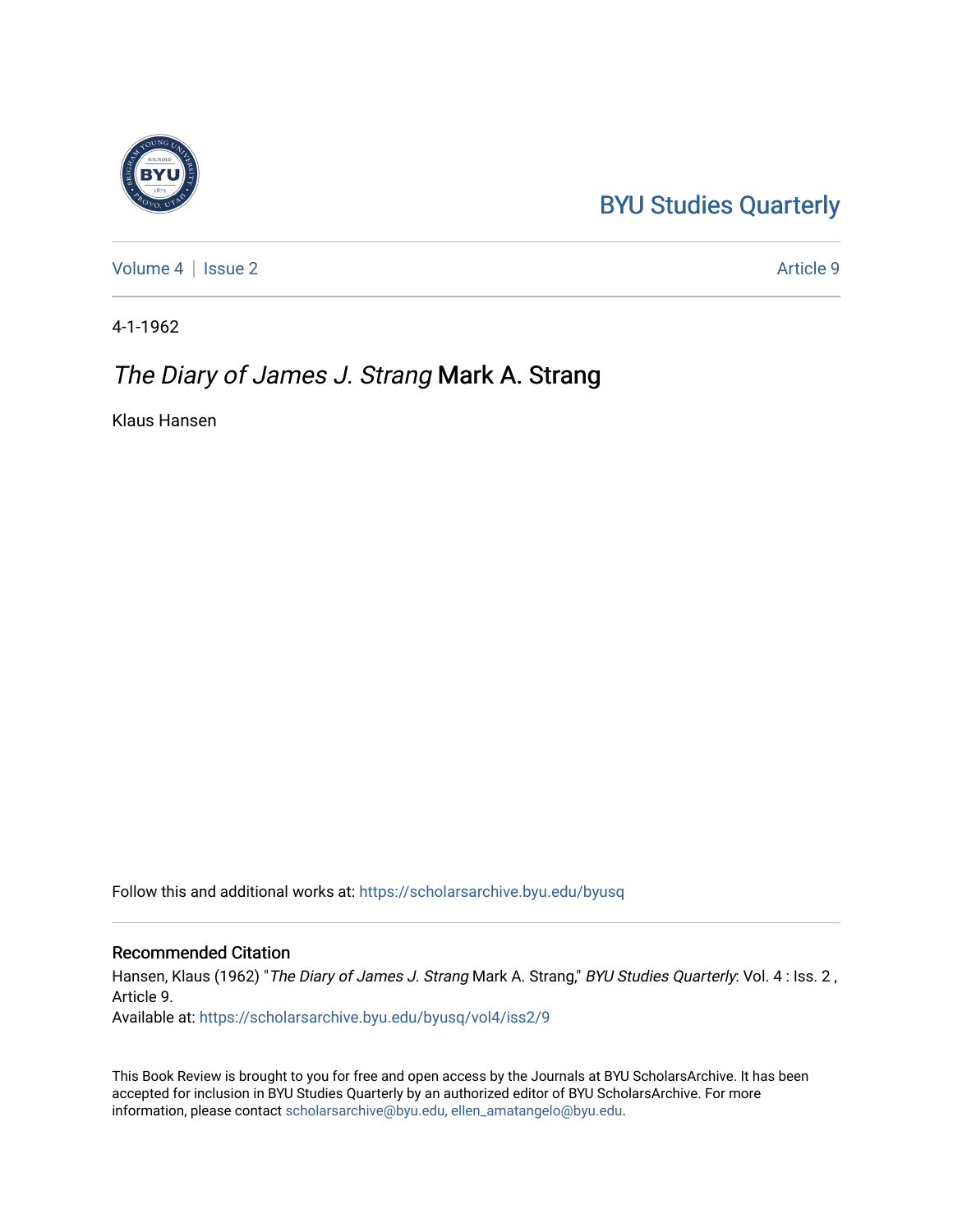Over a hundred years ago, in July of 1856, James Jesse Strang, self-styled Mormon prophet and king of Beaver Island, died at the hands of assassins. But one of the curious if minor phenomena of American history is that his ghost, like that of Banquo, will not rest. Again and again it has returned to haunt historians—to ask them who he was and what motivated him to establish his version of the kingdom of God on earth. Many of the questions about Strang's enigmatic but fascinating life have been answered. And yet, admits one of his biographers, "in seeking for the deepest truth of Strang's character I may have erred." This "deepest truth" we will perhaps never know, for much of what was buried in Strang's mind is now forever buried in his grave. But thanks to the indefatigable and painstaking efforts of Mark A. Strang, a grandson of King James, historians are now permitted additional glimpses into the mind of a man who was the founder of the first schismatic group in Mormon history. An earlier version of this diary was published by Milo M. Quaife in The Kingdom of Saint James, A Narrative of the Mormons (New Haven, 1930). But Quaife, who made a number of serious mistakes in his transcription, failed to crack the private cipher which strang had used to guard his most intimate thoughts and actions from the eyes of possible future readers Mr. Mark Strang has succeeded in deciphering the code and is now, for the first time, publishing the diary fully transcribed and corrected. It is to be regretted, however, that Strang only recorded the events of his life from 1831 to 1836

This record reveals a young man torn between heaven and earth, between the world of dreams and reality. His overriding ambition occasionally stops little short of delusions of grandeur: "I have spent the day in trying to contrive some plan of obtaining in marriage the heir to the English Crown. It is a a difficult business for me, but I shall try if there is the least

178

1

# **Book Review**

The Diary of James J. Strang. Deciphered, transcribed, introduced and annotated by Mark A. Strang. With a foreword by Russel B. Nye. (East Lansing: Michigan State University Press, 1961.  $xlv + 78$  pp. \$3.75)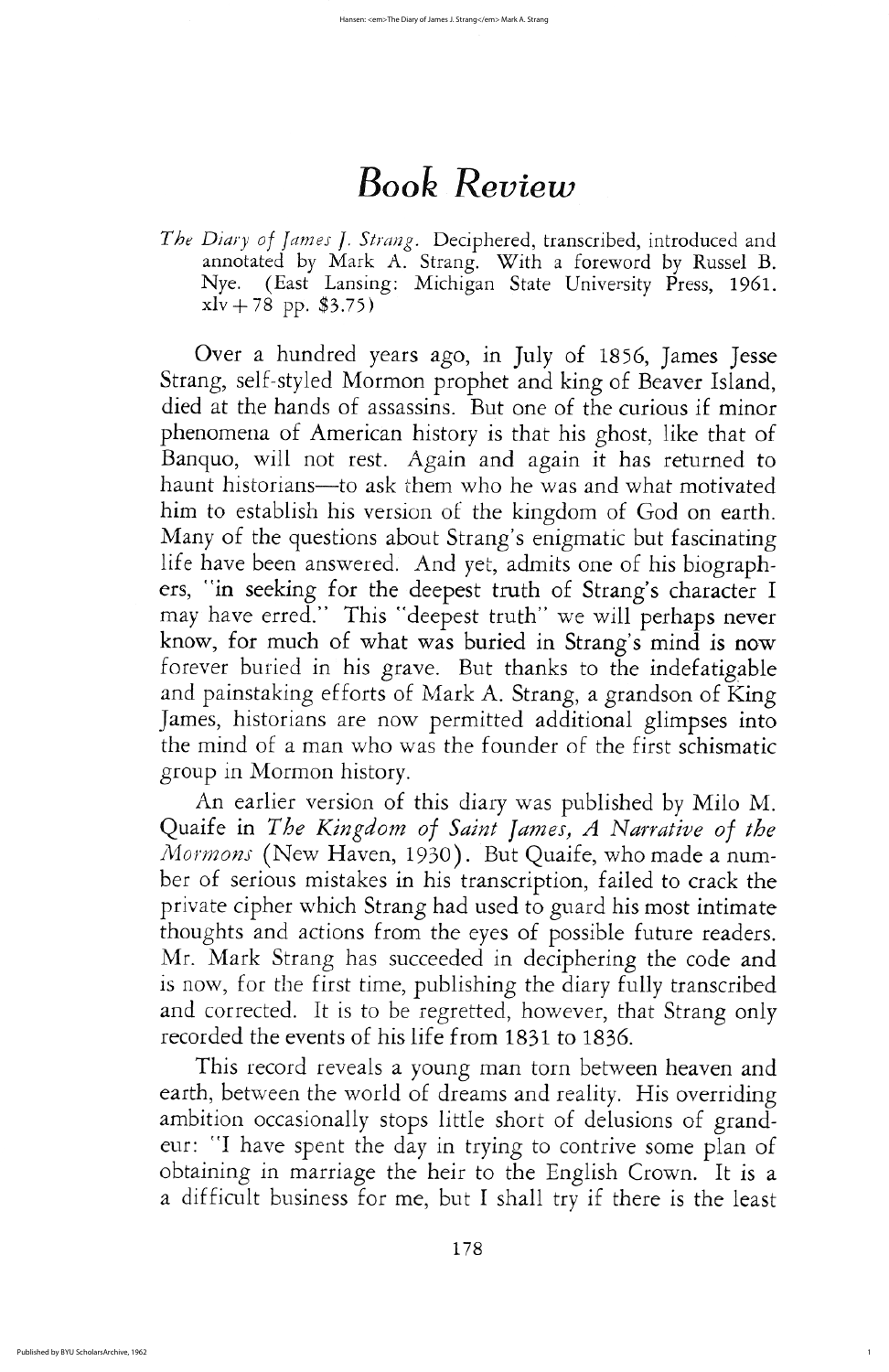## BOOK REVIEW 179

chance. My mind has allways been filled with dreams of royalty and power." At other times he dreams about nature and its "benevolent spirit" in an almost visionary manner only to return to earth by proclaiming "I am a perfect atheist he is an able debater and shows a strong concern for public affairs. The nullification controversy arouses within him great anxiety about the future of the United States. But he has one consolation: ". . . if our government is overthrown some master spirit may form another. May I be the one. I tremble when I write but it is true." He reads Walter Scott and concludes that if Scott's fame came from his writing, "who could not be great  $\dots$  I have better writing." Among the latter he counts the Age of Reason by Tom Paine and Blackstone's Commentaries. The diary thus reveals Strang as a dreamer who was also enough of a realist to accomplish some of his dreams. "Some time since took a resolution which I now solemnly confirm, to be a Priest, a Lawyer, a Conqueror, until I find better business." Perhaps Mormonism was this better business. That he used his membership in the Church (he was

baptized in 1844 by Joseph Smith himself) to further these ambitions is a matter of history

The grandson-editor's own exegesis, which fills some twenty odd pages of introduction and numerous footnotes, is an attempt to correct a view which stamps "one of the world's great thinkers and teachers" as overly ambitious. Biography, understandably, lends itself more to adumbrations of the hagiographer than other areas of history. But this does not excuse the editor from painting halos. True, Milo Quaife's incorrect transcription made some of Strang's statements appear more ambitious and selfish than intended. The most glaring example is Quaife's misreading of "ignorant" for "eager," which completely reverses the meaning of a sentence. But to claim, as the editor does, that the image of Strang's character for the last thirty years has largely rested on this error is an exaggeration, to say the least. Yet even if one grants distortion and misinterpretation to Quaife and those that follow him, the editor's overemphasis on Strang's resolve to devote his life to the service of mankind backfires and dissolves in irony. for a reading of the diary as a whole reveals that its tone is not so much set by Strang's desire to serve, but by his overriding ambition. And none other than the editor himself is respons-

2